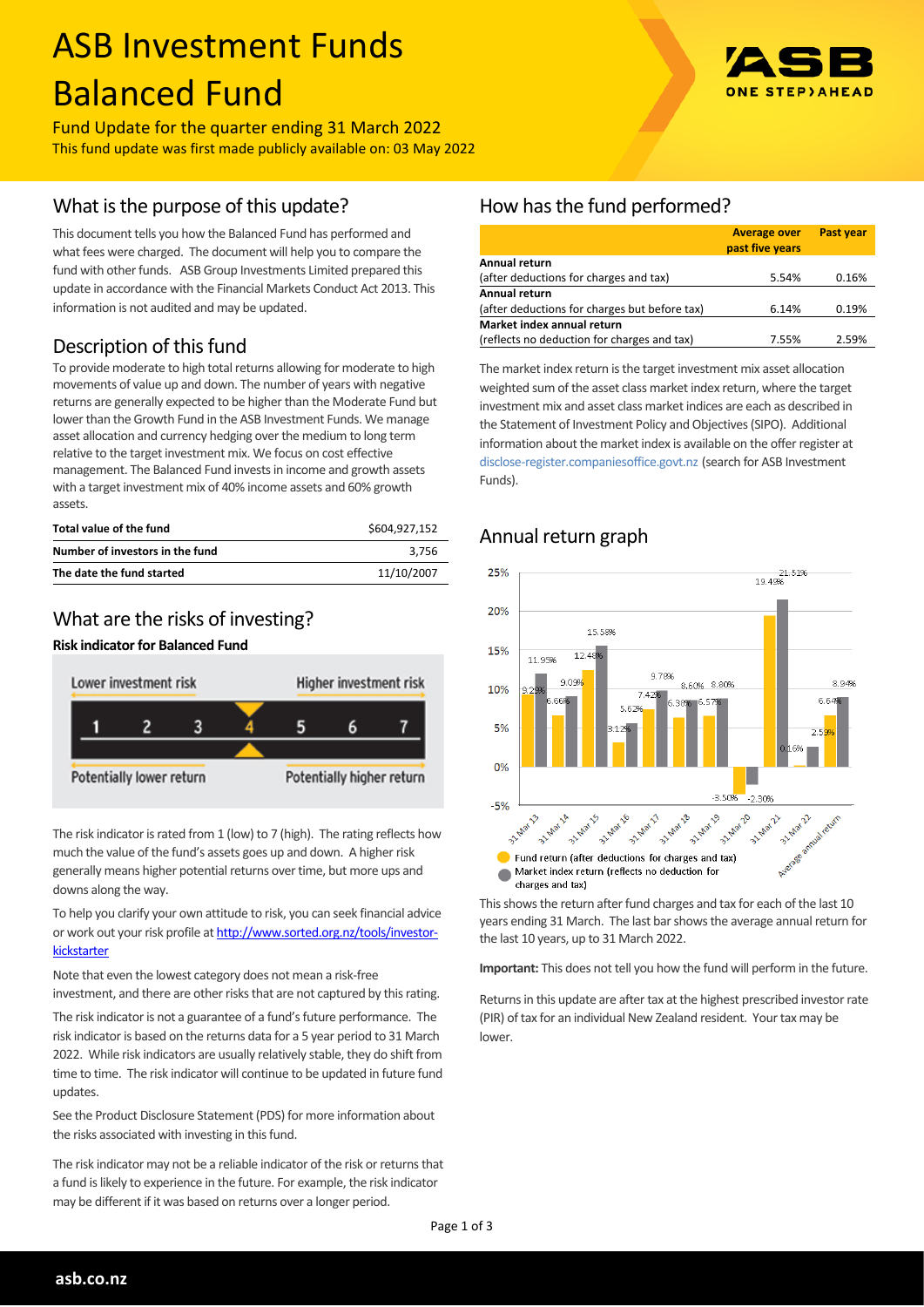# What fees are investors charged?

Investors in the Balanced Fund are charged fund charges. In the year to 31 March 2021 these were:

|                                             | % of net asset value |
|---------------------------------------------|----------------------|
| Total fund charges <sup>1</sup>             | 1.14%                |
| Which are made up of:                       |                      |
| Total management and administration charges | 1.14%                |
| Including:                                  |                      |
| Manager's basic fee                         | 1.10%                |
| Other management and administration charges | 0.04%                |
| <b>Total performance-based fees</b>         |                      |
| Other charges                               | Nil                  |

*<sup>1</sup>Total fund charges are exclusive of GST.*

Investors may also be charged individual action fees for specific actions or decisions (for example, for withdrawing from or switching funds). See the ASB Investment Funds PDS for more information about those fees.

Small differences in fees and charges can have a big impact on your investment over the long term.

## Example of how this applies to an investor

Jason had \$10,000 in the fund at the start of the year and did not make any further contributions. At the end of the year, Jason received a return after fund charges were deducted of \$16.00 (that is 0.16% of his initial \$10,000). Jason also paid \$0.00 in other charges. This gives Jason a total return after tax of \$16.00 for the year.

## What does the fund invest in?

#### **Actual investment mix**

This shows the types of assets that the fund invests in.



#### **Target investment mix**

This shows the mix of assets that the fund generally intends to invest in.

| Cash and cash equivalents    | 3.00%  |
|------------------------------|--------|
| New Zealand fixed interest   | 19.00% |
| International fixed interest | 18.00% |
| Australasian equities        | 25.00% |
| International equities       | 29.00% |
| Listed property              | 2.50%  |
| Unlisted property            | 0.00%  |
| Commodities                  | 0.00%  |
| Other <sup>^</sup>           | 3.50%  |
|                              |        |

#### **Currency hedging**

As at 31 March 2022 the fund's exposure to assets denominated in foreign currencies was 64%, of which 60% was hedged. This means the fund's unhedged foreign currency exposure was 25% of the net asset value of the fund. More information on our currency hedging policy can be found in the SIPO on the offer register at disclose-register.companiesoffice.govt.nz (search for ASB Investment Funds).